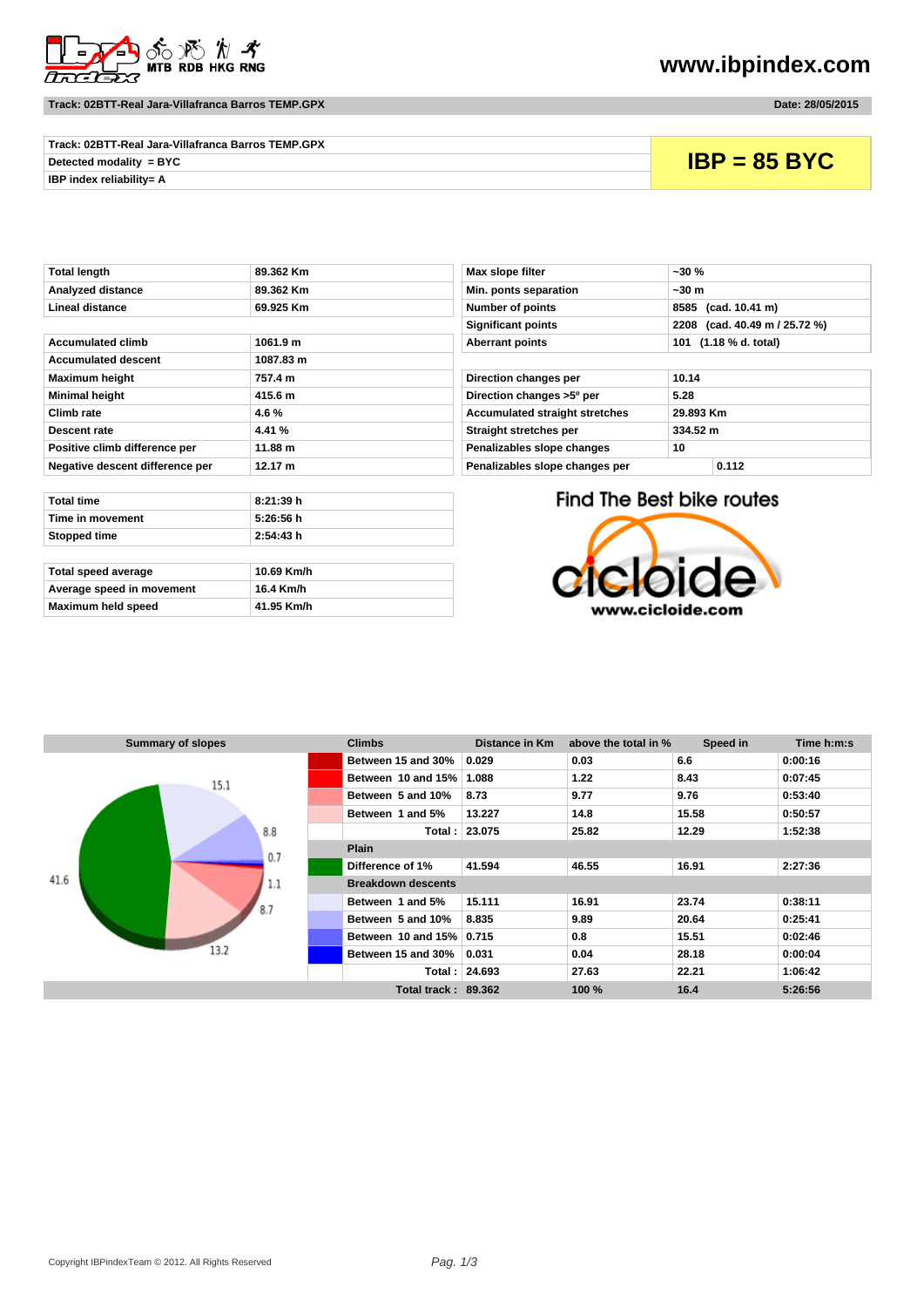

## **Track: 02BTT-Real Jara-Villafranca Barros TEMP.GPX Date: 28/05/2015**

**www.ibpindex.com**

| Track: 02BTT-Real Jara-Villafranca Barros TEMP.GPX | $IBP = 85 BYC$ |
|----------------------------------------------------|----------------|
| Detected modality = BYC                            |                |
| IBP index reliability= A                           |                |



| High altitude parameters, data above |             |                |                  |          |              |                   |          |
|--------------------------------------|-------------|----------------|------------------|----------|--------------|-------------------|----------|
| <b>Altitude</b>                      | Distance m  | % of total     | Time in movement | Speed    | Stopped time | <b>Total time</b> | Speed    |
|                                      | Total: 0 Km | <b>Service</b> | — h              | --- Km/h | $-1$         | $-1$              | $-$ Km/h |

| <b>Stops</b>    |              |                 |                     |                        |                    |  |
|-----------------|--------------|-----------------|---------------------|------------------------|--------------------|--|
| <b>Distance</b> | Stopped time | <b>Altitude</b> | <b>Elapsed time</b> | Last stop elapsed time | Last stop distance |  |
| 1.103           | 0:03:32      | 445             | 0:04:41             | 0:04:41 < 10'          | 1.103              |  |
| 13.696          | 0:03:28      | 570             | 0:59:32             | 0:54:51                | 12.593             |  |
| 15.028          | 0:02:06      | 602             | 1:10:53             | 0:11:21                | 1.333              |  |